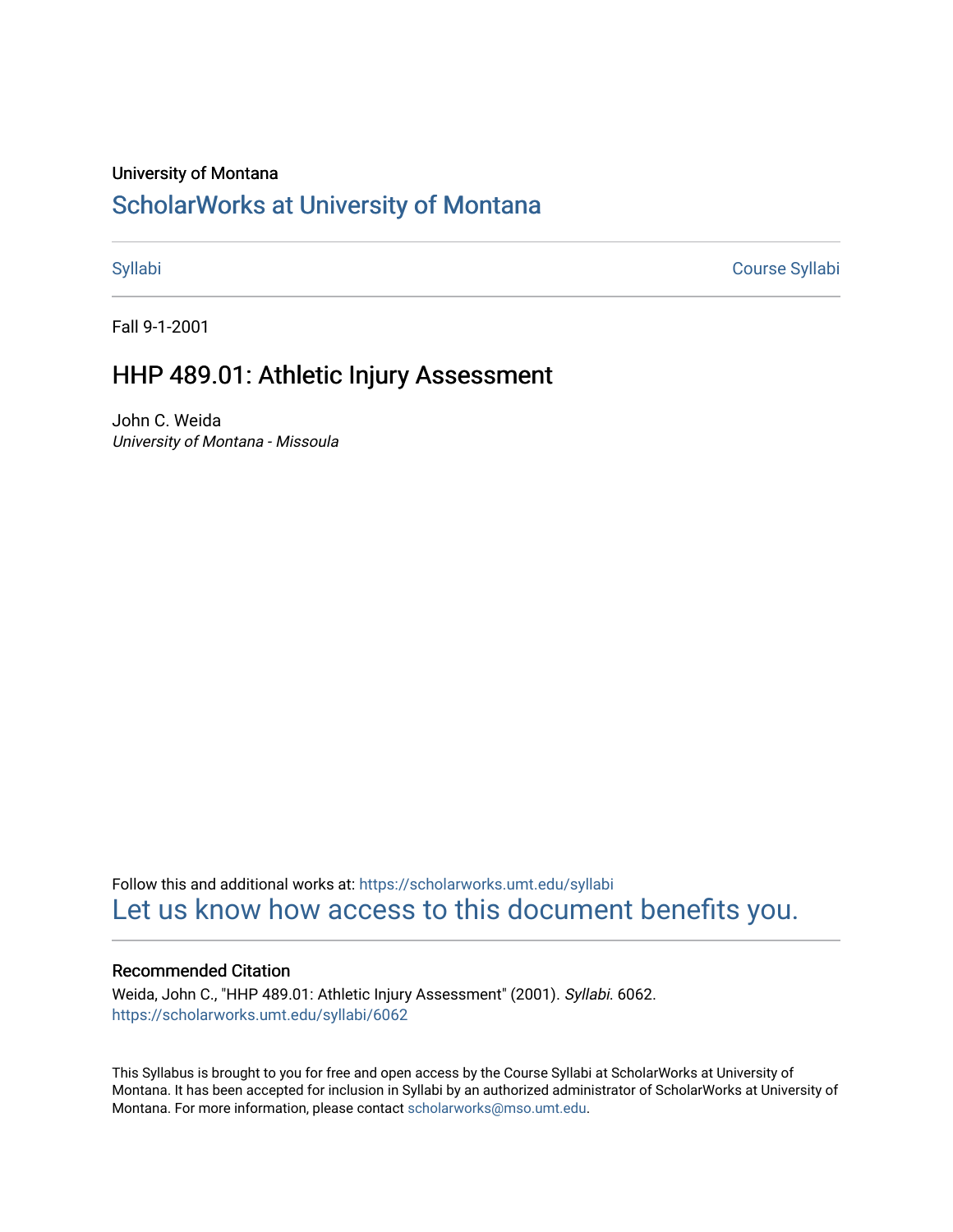## **Athletic Injury Assessment HHP 489 sec. 01 Autumn 2001**

| Instructors: | JC Weida M.S., A.T., C. &    | Jennifer Mason M.S., A.T., C. |
|--------------|------------------------------|-------------------------------|
| Office:      | Adams Event Center Room 249  |                               |
| Class Time:  | MTWF 10:00 - 11:00           |                               |
| Final:       | Wednesday, December 19, 8-10 |                               |

#### **Required Texts:**

- Chad Starkey and Jeff Ryan Evaluation of Orthopedic and Athletic Injuries
- Loudon, Bell, & Johnston The Clinical Orthopedic Assessment Guide

#### **Course Prerequisites:**

- Professional Athletic Training students only or consent of instructor
- HHP 389

### **Course Description:**

- Recognition and assessment techniques for the identification of sport related injuries.

#### **Course Objectives:**

1. Common injuries to each major body part as indicated by contemporary epidemiological studies of injuries in various sports.

2. Characteristic pathology of all common closed soft tissue injuries (sprains, strains, contusions, dislocations, etc.), open wounds (abrasions,

lacerations, incision, punctures, etc.), and fractures.

3. Common etiological factors contributing to injury including congenital and/or acquired structural and functional abnormalities, inherent

anatomical and biomechanical characteristics, common injury mechanisms, and adverse environmental conditions.

4. Commonly accepted techniques and procedures for clinical evaluation of common athletic injuries/illness including:

a) history, b) inspection, c) palpation, d) function testing (range-of-motion teasing, ligamentous/capsular stress testing, manual muscle

testing, sensory and motor neurological testing, etc.), and e) special evaluation techniques.

5. Construction and phrasing of questions appropriate to obtaining a medical history of an injured/ill athlete including a past history and

history of the present injury/illness.

6. Identification of observable clinical signs typically associated with common athletic injuries/illnesses including structural deformities, edema, discoloration, etc.

7. Location and palpation of "key" anatomical structures commonly involved in injury pathology including bony landmarks,

ligamentous/capsular tissues, musculotendinous structures, abdominal regions, etc.

8. Administration of appropriate clinical laxity (stress) tests for ligamentous/capsular instability including application of the principles of joint

positioning, segmental stabilization, pressure, etc.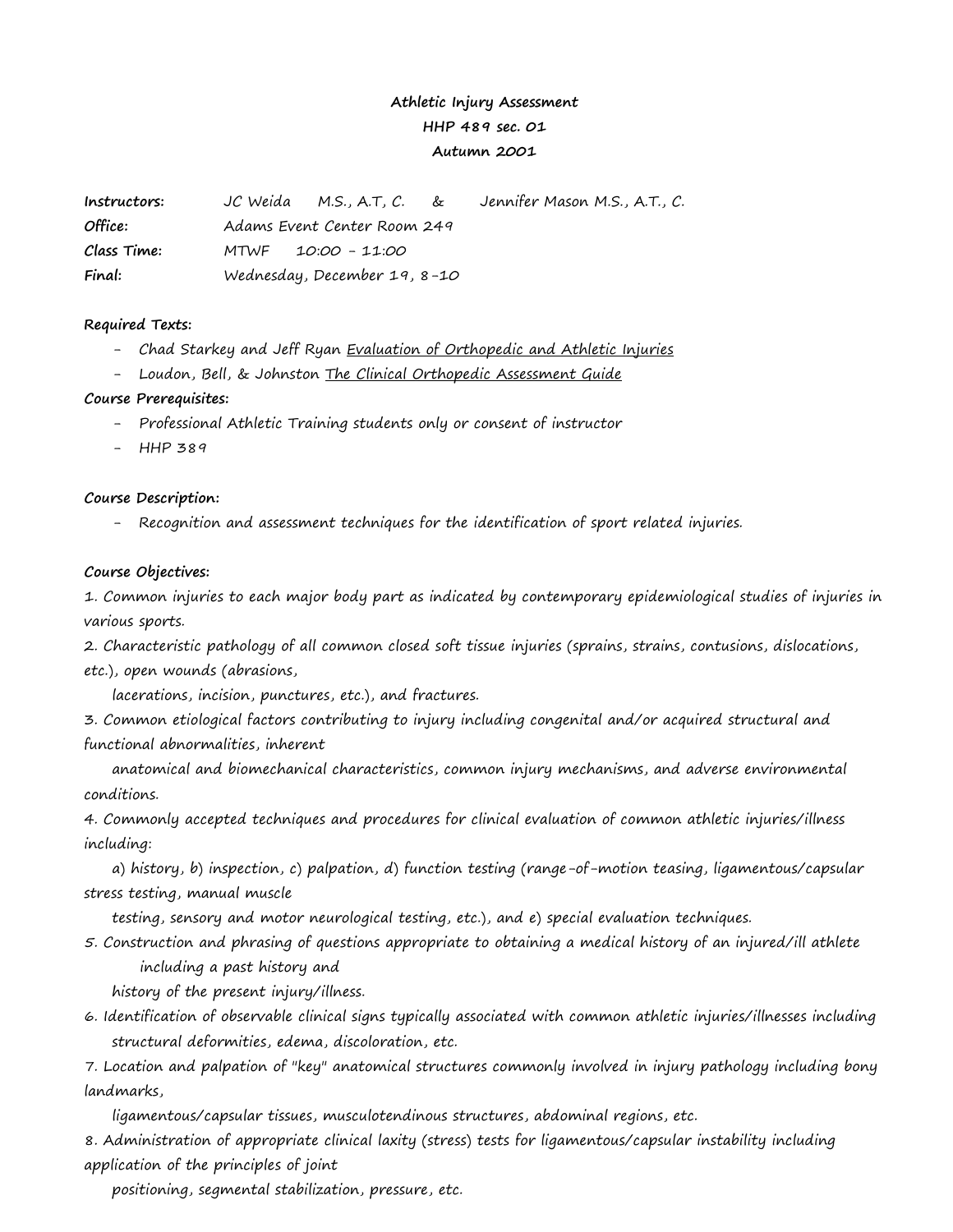- 9. Administration of appropriate sensory and motor neurological tests for intracranial injuries (conscious and unconscious athlete) and injuries to the spinal cord, nerve roots, plexuses and peripheral nerves.
- 10. Administration of commonly used "special tests" for evaluation of athlete injuries to various anatomical areas (Thompson test, apprehension test, etc.).

11. Incorporation of appropriate examination techniques and procedures into an effective, systematic scheme of clinical evaluation.

12. Recognition of the initial clinical evaluation by the Certified Athletic Trainer as an assessment and screening procedure rather than a "diagnostic" procedure.

13. Appreciation of the practical importance of thoroughness in the initial clinical evaluation of the athlete's injury/illness.

14. Respect for the injured athlete as an individual deserving of quality professional health care.

15. Acceptance of the injured athlete's physical complaint(s) without personal bias or prejudice.

16. Administration of static and dynamic postural evaluation and screening procedures including functional testing for muscle shortening.

17. Respect for accepted medical ,paramedical protocol involving confidentiality of medical information, medical ,therapeutic

prescriptions, and health care referral as related to the rehabilitation process.

#### **Course Requirements:**

Four Exams Four practical exams Two quizzes Tape Review

There will not be any makeup exams, quizzes or practical without prior authorization. If you are ill and unable to make an exam, please notify as early as possible. If at any time you are confused or have questions please ask.

| Grading Scale:      |   | Point Breakdown:     |                              |
|---------------------|---|----------------------|------------------------------|
| 91.5% - 100% A      |   | Four exams           | 100 pts each 400 pts         |
| 83.5% - 91.4% B     |   | Eight tape reviews   |                              |
| $74.5\% - 83.4\% C$ |   | Four practical exams | <u> 100 pts each 400 pts</u> |
| 67.5% - 74.4%       | D |                      | TOTAL 1000 pts               |
| $&67.5\%$           |   |                      |                              |

**THIS SYLLABUS IS SUBJECT TO CHANGE WHEN DEEMED NECESSARY BY THE INSTRUCTOR OR THE UNIVERSITY ATHLETIC INJURY ASSESSMENT HHP 489 - CLASS PLAN** Autumn 2001

All lab days are in **bold**. Lab time will be spent doing evaluations. Please come dressed appropriately to be evaluated and prepared mentally to do evaluations. DON'T WASTE YOUR TIME!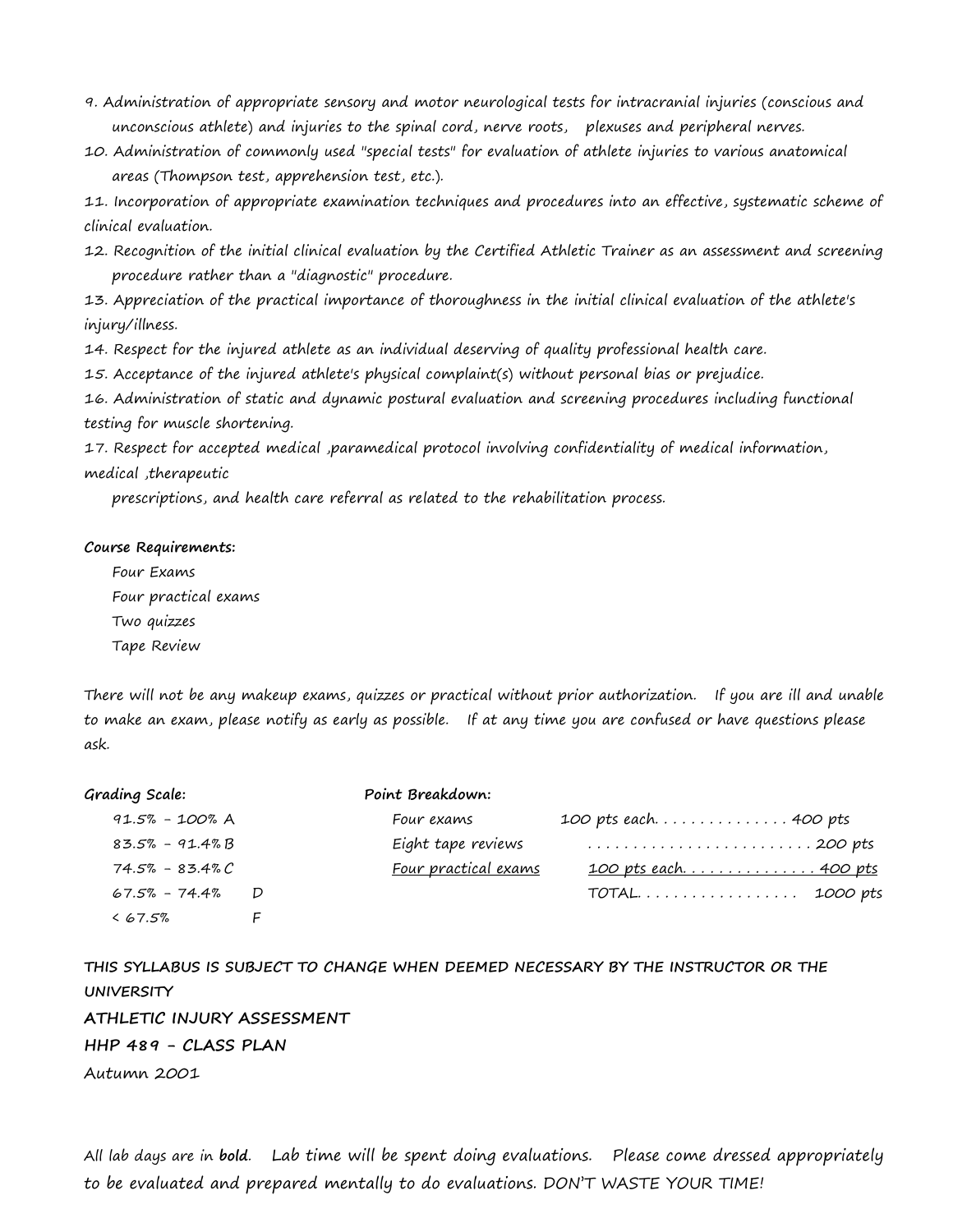| Tue | $9 - 4$   | Introduction to Class & |     |           |                      |
|-----|-----------|-------------------------|-----|-----------|----------------------|
|     |           | Emergency Situations    |     |           |                      |
| Wed | $9 - 5$   | Splints & Spine Boards  |     |           |                      |
| Fri | $9 - 7$   | Physiology of           |     |           |                      |
|     |           | Tissue Injury           |     |           |                      |
| Mon | $9 - 10$  | <u>Tape Review</u>      |     |           |                      |
| Tue | $9 - 11$  | Feet & Toes             |     |           |                      |
| Wed | $9 - 12$  | Feet & Toes Lab         |     |           |                      |
| Fri | $9 - 14$  | Ankle & Lower Leg       |     |           |                      |
| Mon | $9 - 17$  | Ankle & Lower Leg Lab   |     |           |                      |
| Tue | $9 - 18$  | <u>Tape Review</u>      |     |           |                      |
| Wed | $9 - 19$  | PRACTICAL I             |     |           |                      |
| Fri | $9 - 21$  | Review for Exam I       |     |           |                      |
| Mon | $9 - 24$  | EXAM I                  |     |           |                      |
| Tue | $9 - 25$  | Knee                    |     |           |                      |
| Wed | $9 - 26$  | Knee Lab                | Mon | $10 - 29$ | Eye                  |
| Fri | $9 - 28$  | Knee Lab                | Tue | $10 - 30$ | Face & Eye Lab       |
| Mon | $10 - 1$  | Gait                    | Wed | $10 - 31$ | Head                 |
| Tue | $10 - 2$  | Thigh & Pelvis          | Fri | $11 - 2$  | Head                 |
| Wed | $10 - 3$  | Thigh & Pelvis Lab      | Mon | $11 - 5$  | Head Lab             |
| Fri | $10 - 5$  | Review                  | Tue | $11 - 6$  | Tape Review          |
| Mon | $10 - 8$  | Tape Review             | Wed | $11 - 7$  | Neck                 |
| Tue | $10 - 9$  | Low Back                | Fri | $11 - 9$  | Neck Lab             |
| Wed | $10 - 10$ | Low Back Lab            | Mon | $11 - 12$ | Holiday              |
| Fri | $10 - 12$ | Extra Lab Day           | Tue | $11 - 13$ | Abdomen & Thorax     |
| Mon | $10 - 15$ | Genitourinary System    |     | Wed 11-14 | Abdomen & Thorax Lab |
| Tue | $10 - 16$ | Women's Health Issues   | Fri | $11 - 16$ | <u>Tape review</u>   |
| Wed | $10 - 17$ | Review for Exam II      | Mon | $11 - 19$ | PRACTICAL III        |
| Fri | $10 - 19$ | Tape Review             | Tue | $11 - 20$ | EXAM III             |
| Mon | $10 - 22$ | PRACTICAL II            | Wed | $11 - 21$ | Holiday              |
| Tue | $10 - 23$ | EXAM II                 | Fri | $11 - 23$ | Holiday              |
| Wed | $10 - 24$ | Face                    | Mon | $11 - 26$ | Shoulder             |
| Fri | $10 - 26$ | Face                    | Tue | $11 - 27$ | Shoulder             |
|     |           |                         | Wed | $11 - 28$ | Shoulder Lab         |
|     |           |                         | Fri | $11 - 30$ | Shoulder Lab         |
|     |           |                         | Mon | $12 - 3$  | <u>Tape Review</u>   |

Tue 12-4 Elbow

**Wed 12-5 Elbow Lab**